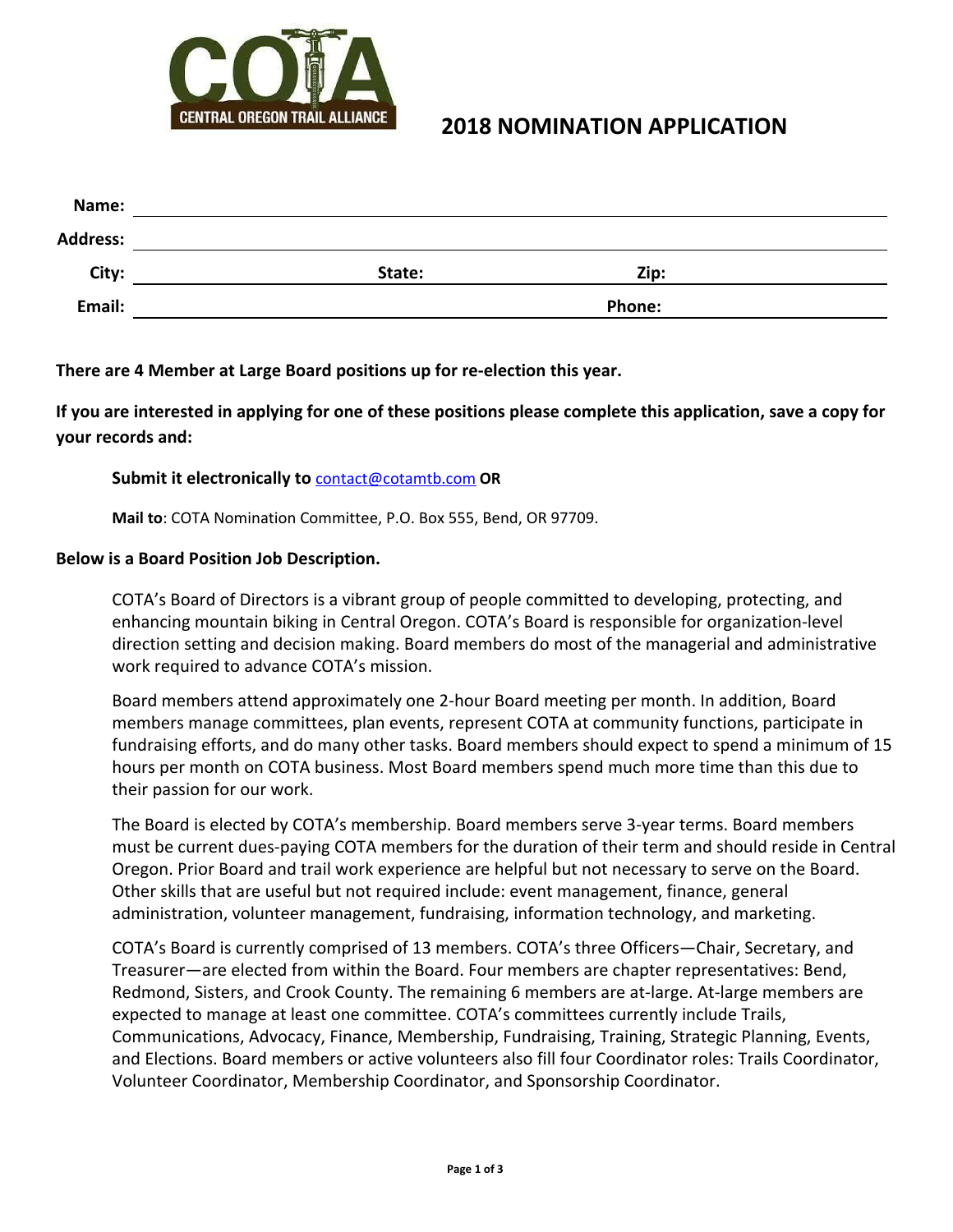

# **2018 NOMINATION APPLICATION**

### **Please answer the following questions. If more room is needed, please do not exceed one page.**

**1.** Please describe why you are interested in becoming a member of the COTA Board of Directors:

**2.** Describe your experience serving on a Board of Directors or comparable experience:

**3.** Please note any experience you have overseeing groups of volunteers or other groups of people:

**4.** Describe any experience you have in trail design, construction and maintenance including safety, education, stewardship, public outreach, and advocacy:

**5.** Describe any other skills that you may bring as a member of the Board of Directors (ex. financial, GIS, etc):